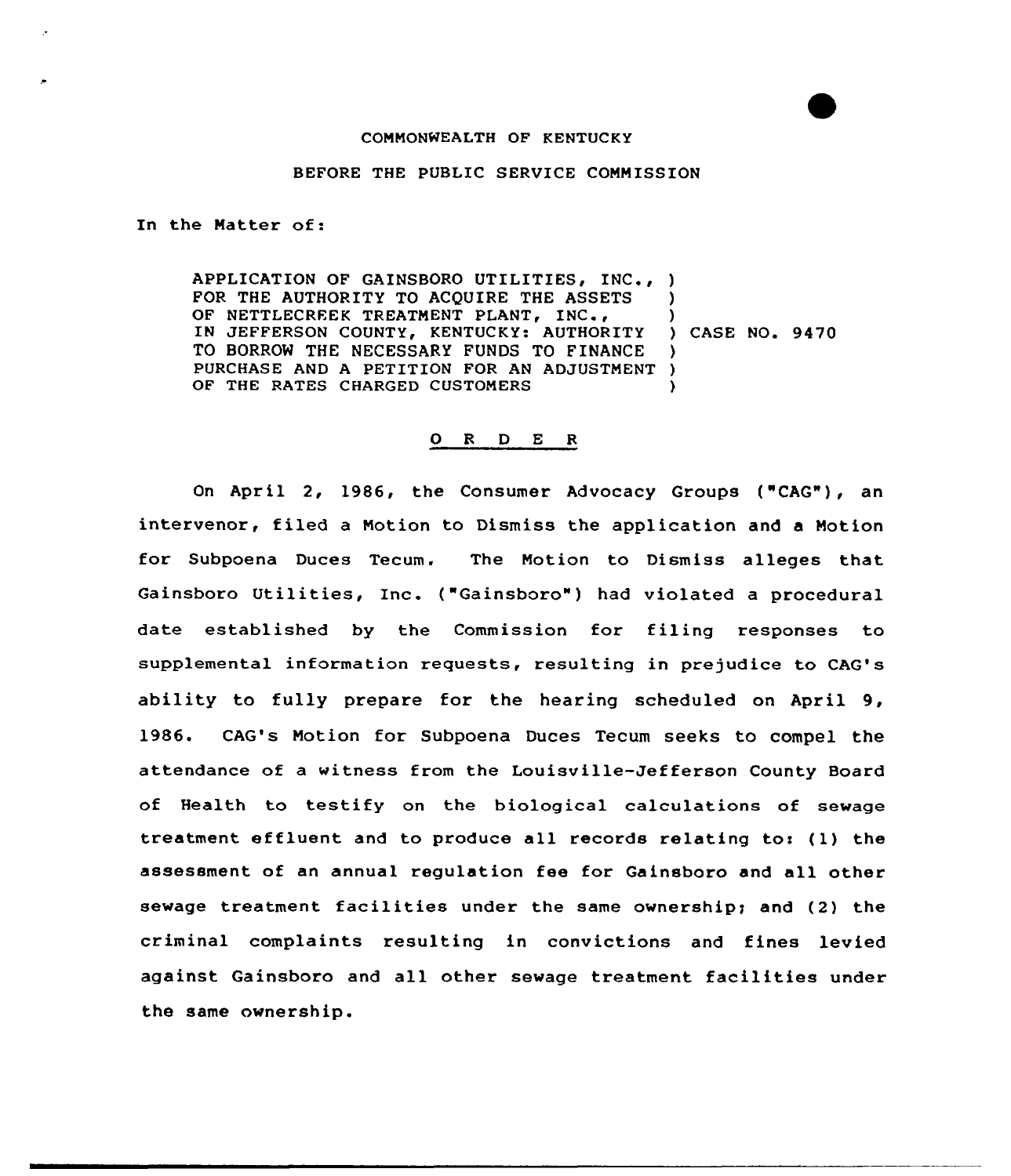On April 4, 1986, Gainsboro filed responses to each of the CAG's motions. Gainshoro argues that the Notion to Dismiss should be denied because it acted in good faith in requesting an extension of time within which to file responses to information requests but inadvertently did not discover that the Commission granted an extension shorter than had been requested. In response to the Motion for Subpoena Duces Tecum, Gainsboro states that it has no objection to the presentation of any testimony and documents which specifically relate to Gainsboro but does strenuously object to the introduction of any documents or testimony relating to other sewage treatment plants.

Based on the motions and the responses thereto, the Commission is of the opinion and hereby finds that Gainsboro has made a good faith effort to comply with the procedural schedule established by the Commission and Gainsboro's failure to timely file responses to supplemental data requests does not justify dismissing this proceeding. If, at the time of the scheduled hearing, the CAG remains of the opinion that it has been prejudiced in preparing its case by untimely responses to data requests, the CAG may request the scheduling of a supplemental hearing.

The Commission further finds that a Subpoena Duces Tecum should be issued to compel the attendance of a witness from the Louisville-Jefferson County Board of Health and for that witness to bring copies of all documents related to: (1) The assessment of an annual regulation fee for Gainsboro and its predecessor in name; and (2) Complaints, fines and convictions relating to

 $-2-$